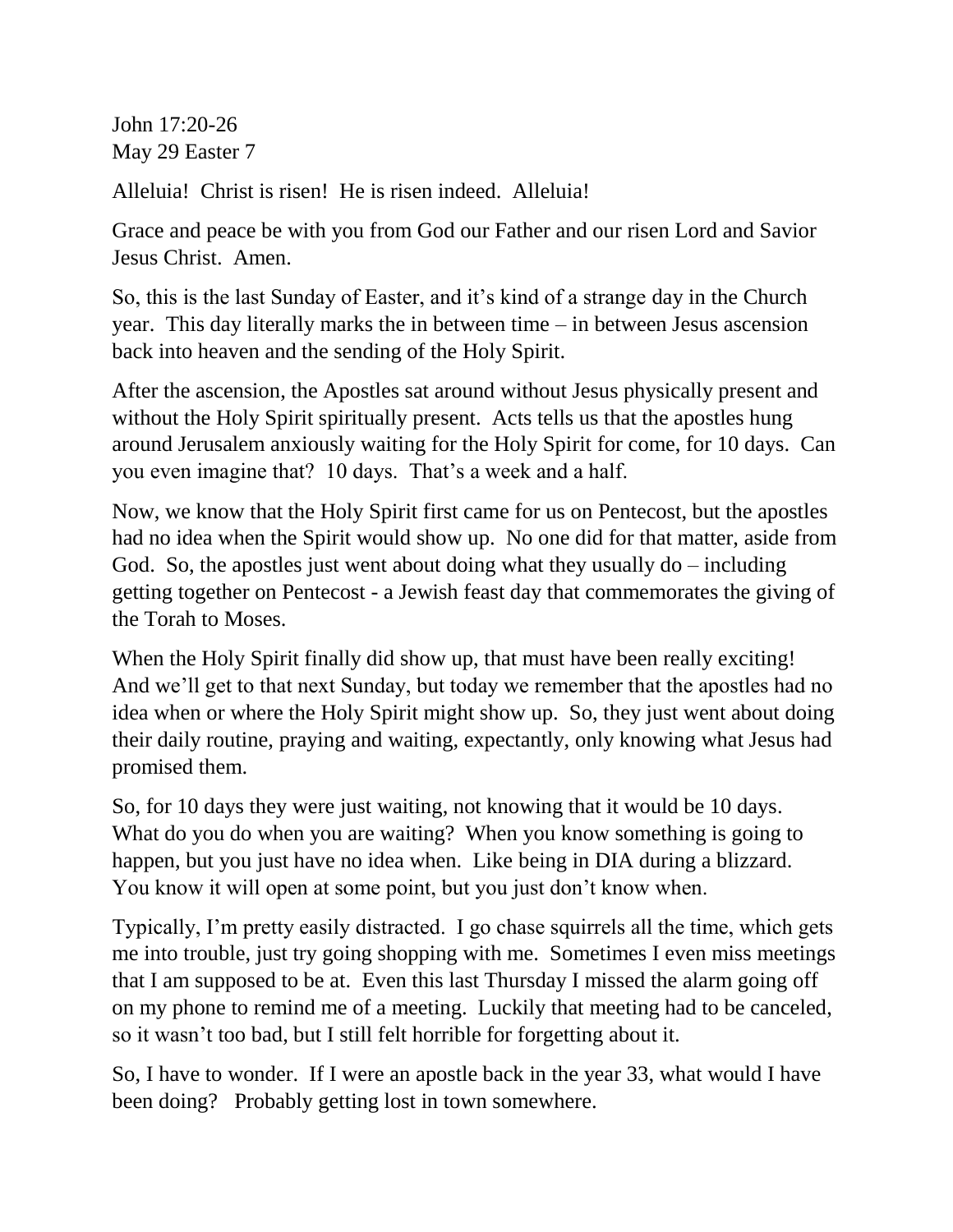But, at least the apostles had the community. Everyone was in town waiting for the same thing, and according to Luke-Acts they were going about their normal activities, including showing up for the big Pentecost worship service. What else they were doing we don't know, but I wonder if they kept walking around asking – now?! Is it now?! I would hate to miss it.

But, the thing about the Holy Spirit is that the Holy Spirit always shows up at the right time, in the right place, and always in community. When we are one with God and one another, as Jesus hopes we will be, the Holy Spirit shows up, right where we are, in order to bring freedom to the captives.

In the reading we have from Acts today, you'll notice just how busy the Holy Spirit is setting all of the captives free. All of them.

First we have the girl who was held captive by other people, she was a slave, and she was also held captive by a fortune telling spirit. We could also say that she was held captive by the economy as well, because people paid to hear what she had to say. That's a trifecta of captivity!

It is only as Paul and Silas walk through town that she is set free from two of her captors - the people who own her and the economy as she proclaims to the whole world who Paul and Silas are, for free. No one has to pay her to hear that they are slaves of the most high who have come to set everyone free, for free!

And here we get a bit of irony. The slave girl is telling the truth about freedom.

Now, you might think that Paul would be happy to have affirmation coming from this girl and the fortune telling spirit. It should drum up business, right? But Paul instead gets annoyed and casts the spirit out of her, thereby setting her free from the sprit and the economy, including the people who had taken possession of her.

Has it ever occurred to you that the Holy Spirit may work through our negative emotions? It is only when Paul is annoyed that he finally sets the girl free. And, we have to wonder, what was Paul annoyed at? Was he annoyed with her constantly sharing their good news? Or was he, more likely, annoyed at the system that had made her captive in the first place? Christ, after all, is all about setting us free.

Paul probably knew that if he set the girl free there would be ramifications for him. This is the same Paul who has been beaten up and imprisoned and nearly killed on a number of occasions for preaching this good news of salvation for all people.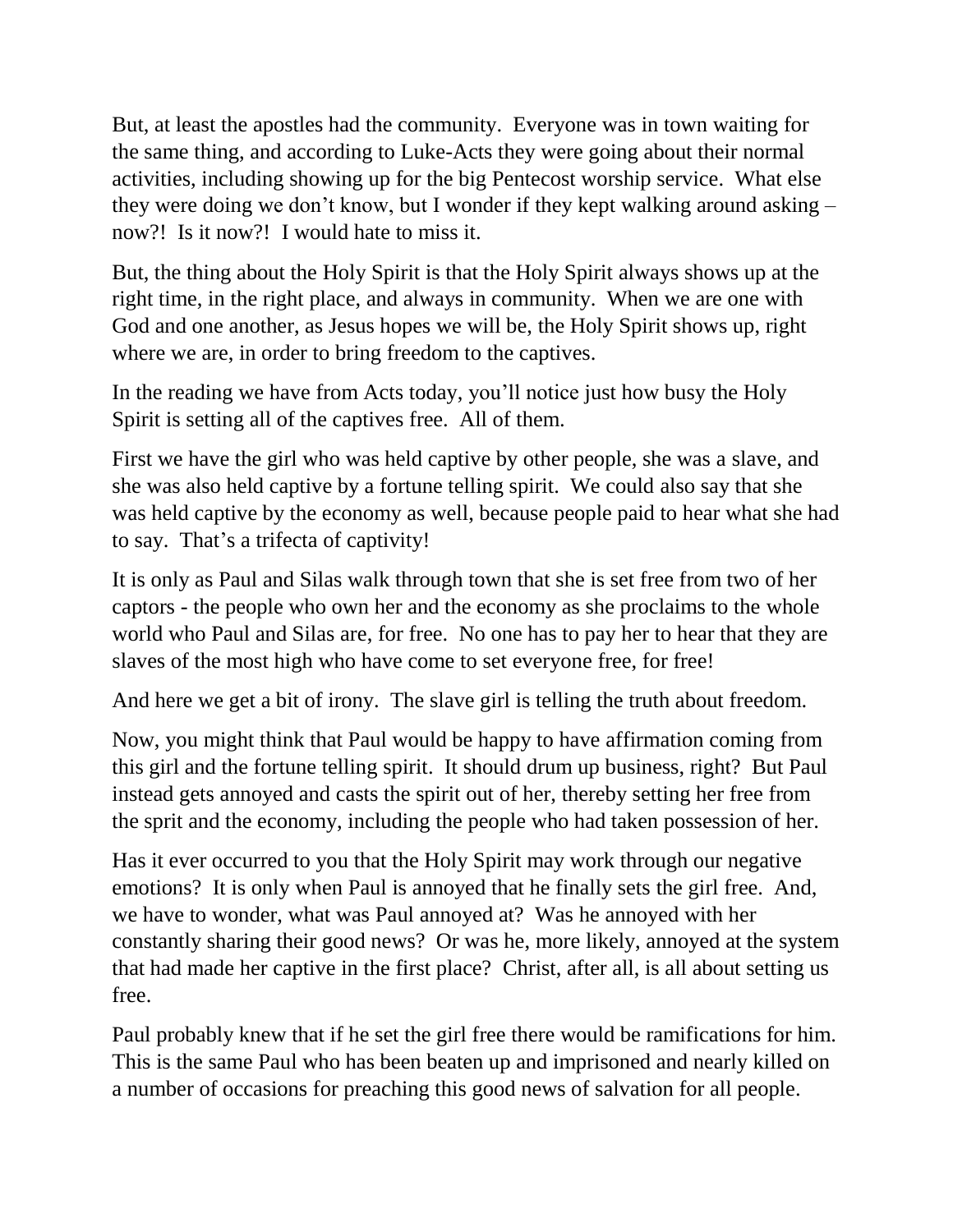And yet, here he is again, taken as a prisoner for setting others free. Well, he is a prisoner of the most high after all.

But, the story doesn't end there. We can see that the Holy Spirit was just getting started and has bigger goals in mind. There is more going on that just setting the one girl free. So, once again, God uses Paul's imprisonment to set others free, physically testifying to the fact that if Christ makes you free, you are free indeed – literally – and nothing can hold you captive.

And so while Paul and Silas are locked up for freeing the girl, singing and praying, testifying to others in the prison of who God is, the Holy Spirit shows up again to set everyone literally free from their prison cells. All the doors were open and all of the chains were unfastened.

And then there is another instance of freedom. The prison guard knew he was responsible for all of the prisoners. He knew that he would be killed for letting everyone go free, so he decides to kill himself. Totally distraught, he sees nowhere else to turn. It's hopeless.

And then, once more, the Holy Spirit uses Paul to set the prison guard free, the one who was holding others captive, and not just him, but all of his family as well. In the darkness Paul cries out, "Do not harm yourself, for we are here!" In the dark he yells, "Do not harm yourself. We are here with you!"

Community. In the darkness, in community, the Holy Spirit is at work.

"Do not be distraught, for God cares for you and God wants you to live, and live abundantly!"

Set free from all of his fear, the guard is then able to set Paul and Silas free from the prison, and then he asks how he can be truly free. He asks, "How can I be saved from all of this ugliness around me?

Paul and Silas tell him – just trust on the Lord Jesus. Just trust in the resurrection. Just trust that God is on your side and is working among us.

Healed he then brings healing to Paul and Silas by treating their wounds. Healed, the whole house turns from the death of empire to putting their trust in the God of creation and resurrection, which leads to a whole new way of living. Life in community with the God of healing, wholeness, love, compassion, and forgiveness.